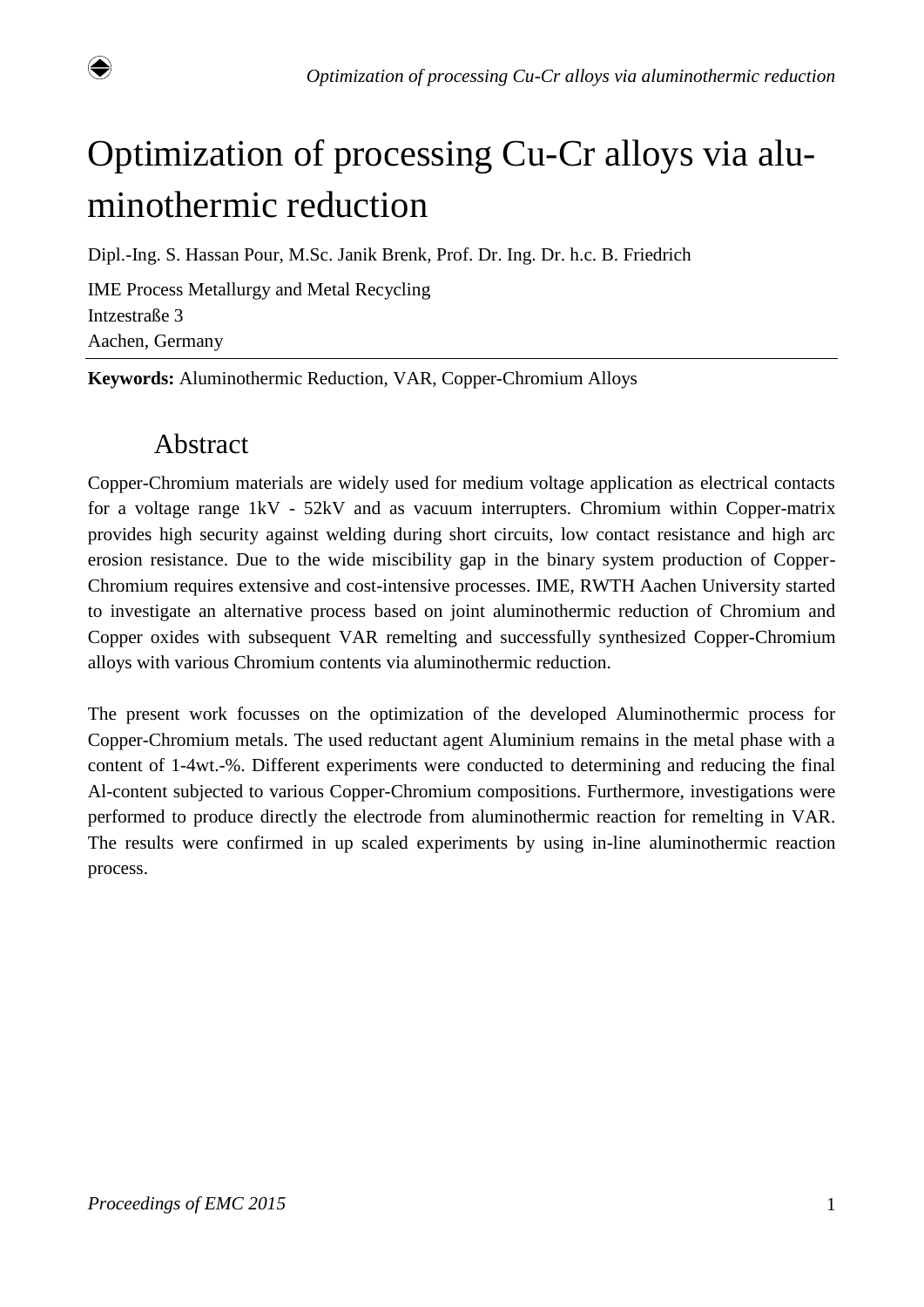

#### 1 Introduction

The combination of high thermal and electrical conductivity, high strength and long term stability insure Cu-Cr alloys a wide application in the area of medium voltage contacts. However, the production of this material requires extensive and complex processes due to the miscibility gap in the binary system of Cu-Cr. [1][2] The most frequently processing method consists of two steps: consolidation of electrode and vacuum arc remelting. The main target at the consolidation step is achieving a uniform distribution of the Cr-rich phase within the Cu-rich matrix. Different process methods are currently available e.g. hot isostatic pressing, vacuum sintering and vaccum induction melting. [3][4][5] The remelting step represents an essential process to receive the necessary homogeneity regarding microstructure and to control material and solidification defects. [6] The aluminothermy seems suitable to replace the consolidation step in order to produce the electrodes for the VAR process. After successfully synthesizing the bulk alloy of CuCr25 and CuCr40 the inline process has to be developed for the present system. Furthermore it is of interest to determine the achievable minimal content of remaining Al.

#### 2 Fundamentals

The aluminothermy defines the reaction between a metal compound and the reductant Aluminium that has a greater affinity to the compound than the target metal. The two most important characteristics of this reaction are the strong exothermic behavior and the high reaction rates. The input material mixture provided as powder is charged in a reactor that is lined with refractory material and will be ignited at the mixture surface. As soon as the ignition started at the top of the mixture the reaction front propagates through the entire mixture. For the present investigation the target metal materials are added as oxides and react as following reaction equations:

$$
\frac{1}{2}Cr_2O_3 + Al \to Cr + \frac{1}{2}Al_2O_3 \qquad -\Delta H_{298} = 274 \text{ kJ}
$$
\n(1)\n
$$
\frac{3}{2}CuO + Al \to \frac{3}{2}Cu + \frac{1}{2}Al_2O_3 \qquad -\Delta H_{298} = 604 \text{ kJ}
$$
\n(2)

In order to ensure a self-propagating reaction front the energy density of the reaction should be adjusted very properly. Regarding an alloy composition with Chromium content in the range of 15- 40-wt.% the heat of reaction eq.(2) is sufficient enough to provide an autotherm process with no need of external heat input. It is possible to add a flux as lime reducing the liquidus temperature of the alumina slag and furthermore providing an adjusting parameter for energy density of the input mixture. Preliminary trials targeting CuCr25 and CuCr40 showed the feasibility of synthesizing this alloy via aluminothermc reduction. Table 1 gives the composition of the metal product.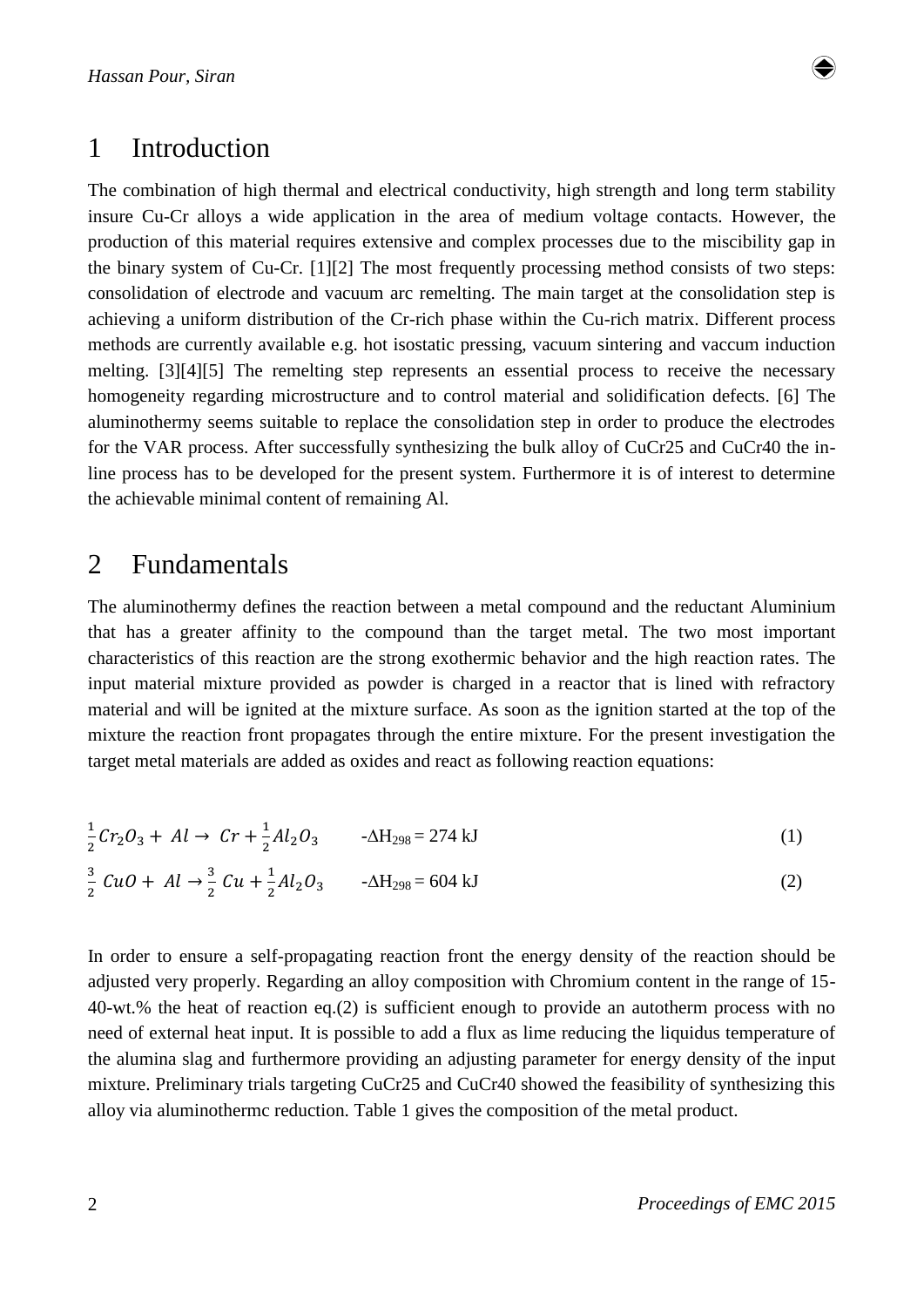| ۰,<br>٠<br>٠ |
|--------------|

|        |               | Cu in wt.-% $Cr$ in wt.-% Al in wt.-% |     |
|--------|---------------|---------------------------------------|-----|
|        | $CuCr25$ 73.2 | 22.5                                  | 4.3 |
| CuCr40 | 62.1          | 32                                    | 29  |

Table 1: metal composition of aluminothermic produced metal

It can be seen that the variation of Chromium content in metal product is high for Cr-rich alloys. However, the remaining Al-content in metal product of CuCr25 with 4,3 % is immensely high and has to be reduced. Therefore, the focus of the present investigation is to determine the Cr-content correlating to a minimal residual Al-content in the ATR product.

The subsequent process of vacuum arc remelting is also part of the present investigation. The VAR process presents a refining process with consumable electrode in a water cooled copper mould. The main objectives are the reduction of nonmetallic inclusions, formation of a controlled solidification structure and removal of dissolved gas and elements with high vapour pressure. The energy input is inserted by direct current electric arc in high vacuum atmosphere between electrode and base plate, during stationary remelting phase between electrode and melt pool. Figure 1 shows the schematic procedure of the vacuum arc remelting process. [6]



Figure 1: Schematic procedure of vaccum arc remelting [6]

In order to investigate the subsequent process of VAR the product of the aluminothermic process has to be chargeable for the VAR process. Therefore, the produced metal phase via ATR has to be casted directly into an electrode. It is of interest how the change in the process procedure effects the quality of the metal product regarding target composition and micro structure.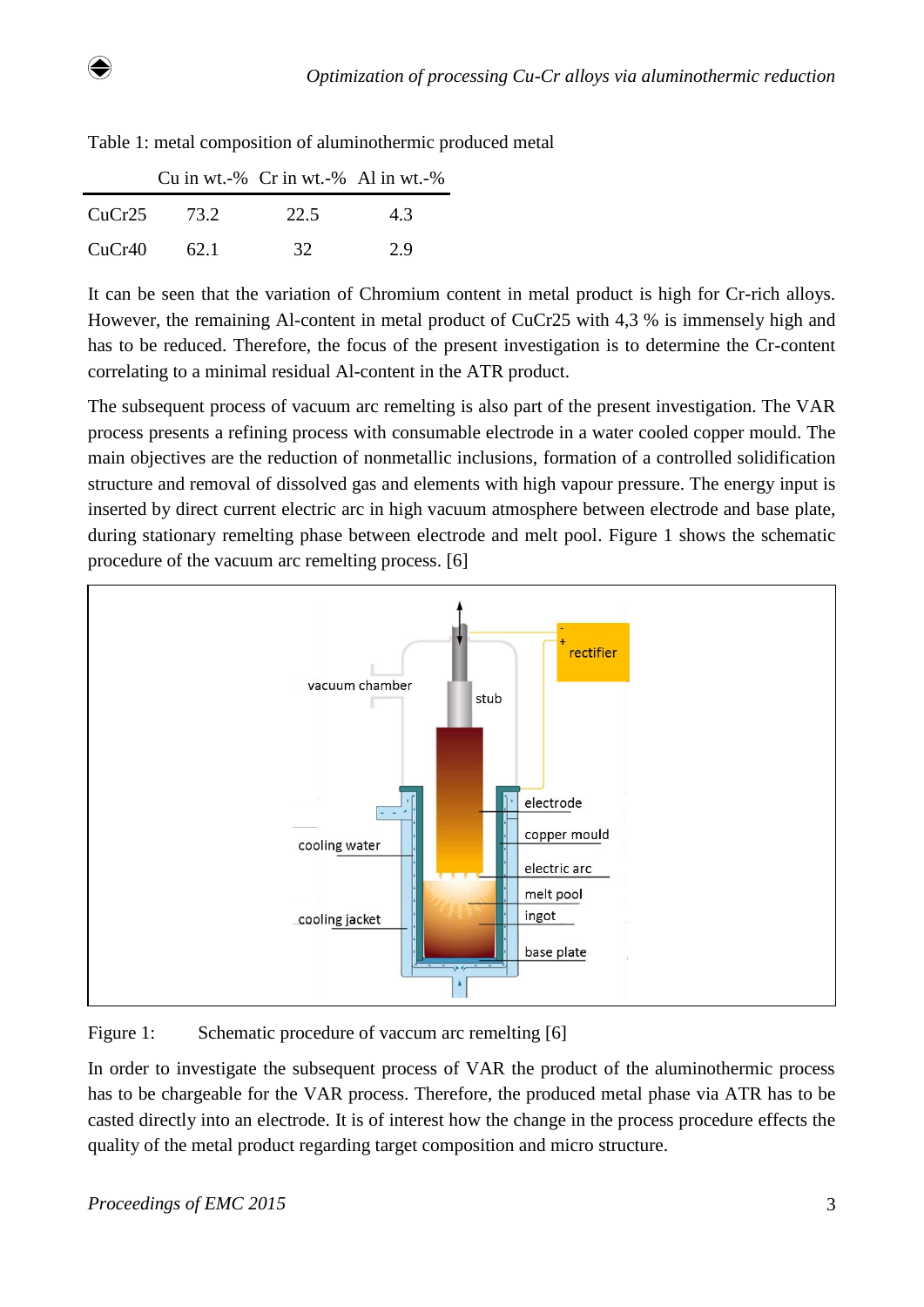# 4 Experimental Procedure

Preliminary trials are performed to determine the mixture with the lowest residual content of Al. Therefore the Cr-content in target alloy is varied between 40 and 15 wt.-%. Furthermore different mixtures were tried regarding the charge of  $Cr_2O_3$ . According to eq. (1) stochiometric and over stochiometric addition of  $Cr_2O_3$  were investigated to ensure complete consumption of the reductant Aluminium. The preliminary trials are performed in an  $Al_2O_3$  lined steel vessel with a filling volume of 25 liters. The charging material is 20 kg. In all conducted experiments an adequate phase separation between metal and slag is observed.

In order to produce the electrode directly from the ATR process the produced metal phase has be inserted to a mould giving the required round rod shape. The major challenge is the high reaction rate. However an adequate separation between metal and slag phase is unavoidable so the metal phase has to settle down inside the vessel. This results in a very short time slot that is available for casting and it has to be defined very properly. Figure 2 shows the construction of reactor and jointed casting mould.



Figure 2: Schematic procedure of in-line aluminothermic process

The reaction vessel is modified with a bottom tapping whole and connected to the mould from the outer bottom side. Vessel and mould both are lined with refractory material. The tapping whole in the reactor bottom is covered with an Aluminium sheet to prevent filling the mould with input mixture. Depending on the thickness the sheet provides the required time for settling down of the metal phase before it is melted and allows filling the mould beneath with liquid melt phase. At the end of the mould there is an air outlet to prevent gas porosity within the final electrode. For in-line casting ATR experiment is performed with a total input charge of 115 kg.

The casted electrode has a diameter of 70 mm and a length of 1300 mm when completely filled. The electrode has to be finished by cutting the gate and cleaning the surface. After attaching the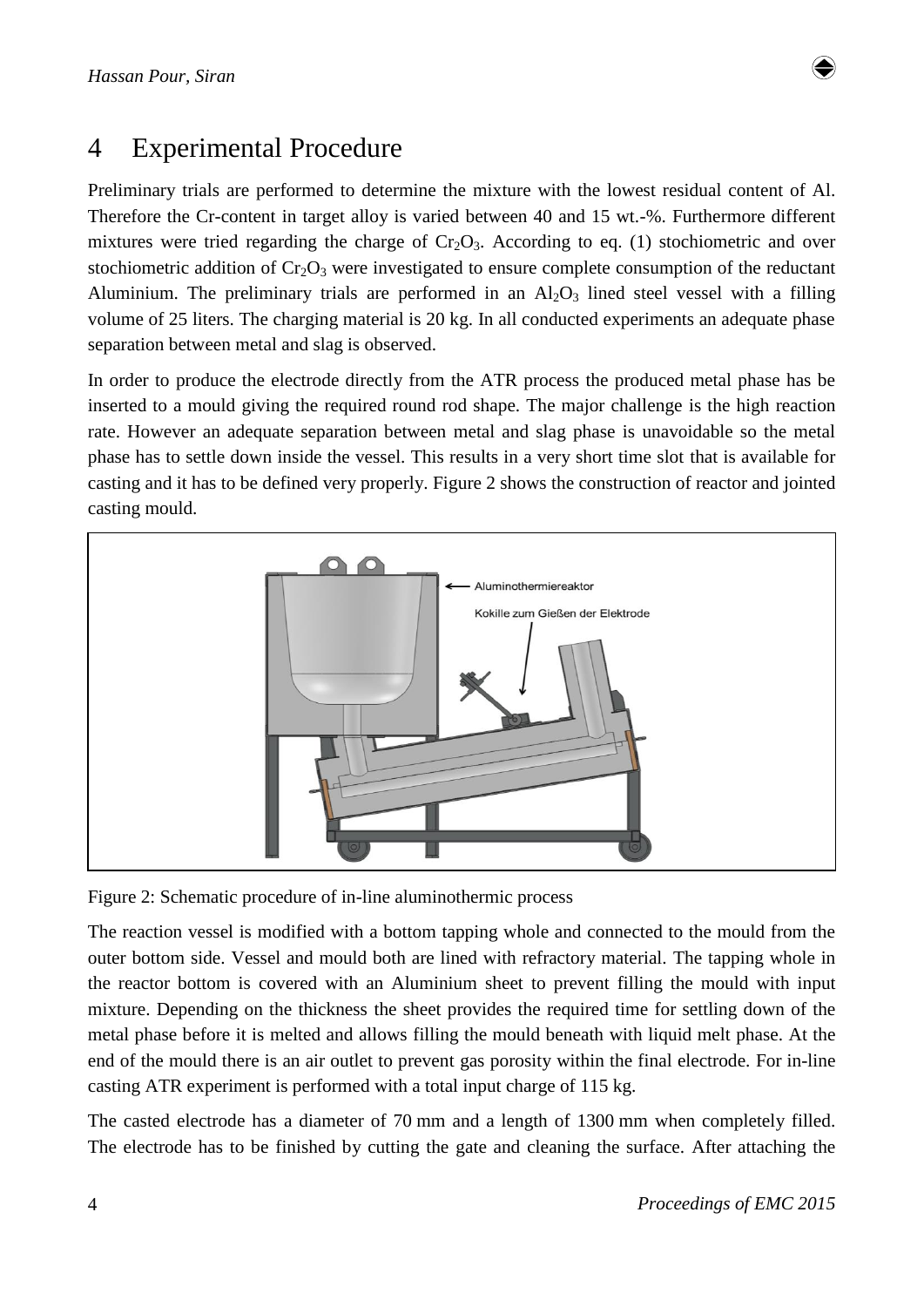stub and a further extension the electrode is prepared for inserting to the VAR process. Figure 3 shows the prepared electrode for the VAR process. The remelting experiment is performed in a VAR L 200 (ALD). The used copper mould has a diameter of 110 mm.





## 5 Results

The observations of the preliminary trials have shown that the loss of trials targeting CuCr25 is higher than targeting CuCr15. Despite adjusting the reaction heat of the various trials it is obvious the reaction eq (2) poses more heat per mol Al. The turbulence of reaction raises with higher amount of Cu in the target product. Figure 4 shows the result of selected trials with different methods of charging Chromium. It can be seen that charging with over stoichiometric ratio of  $Cr_2O_3$ the remaining Al content is strongly reduced. Furthermore, higher Cr content in target alloy results in higher Al content.





Compared with previous trials shown in table 1 the optimized ATR mixture presents a Cu-Cr material with 1,85 wt.-% Al content instead 4,3 wt.-%. The possibility of further decreasing of Aluminium in the Cu-Cr material is given by the subsequent VAR process by evaporation. Minor amounts in the electrode can be even completely eliminated. In order to verify the results of the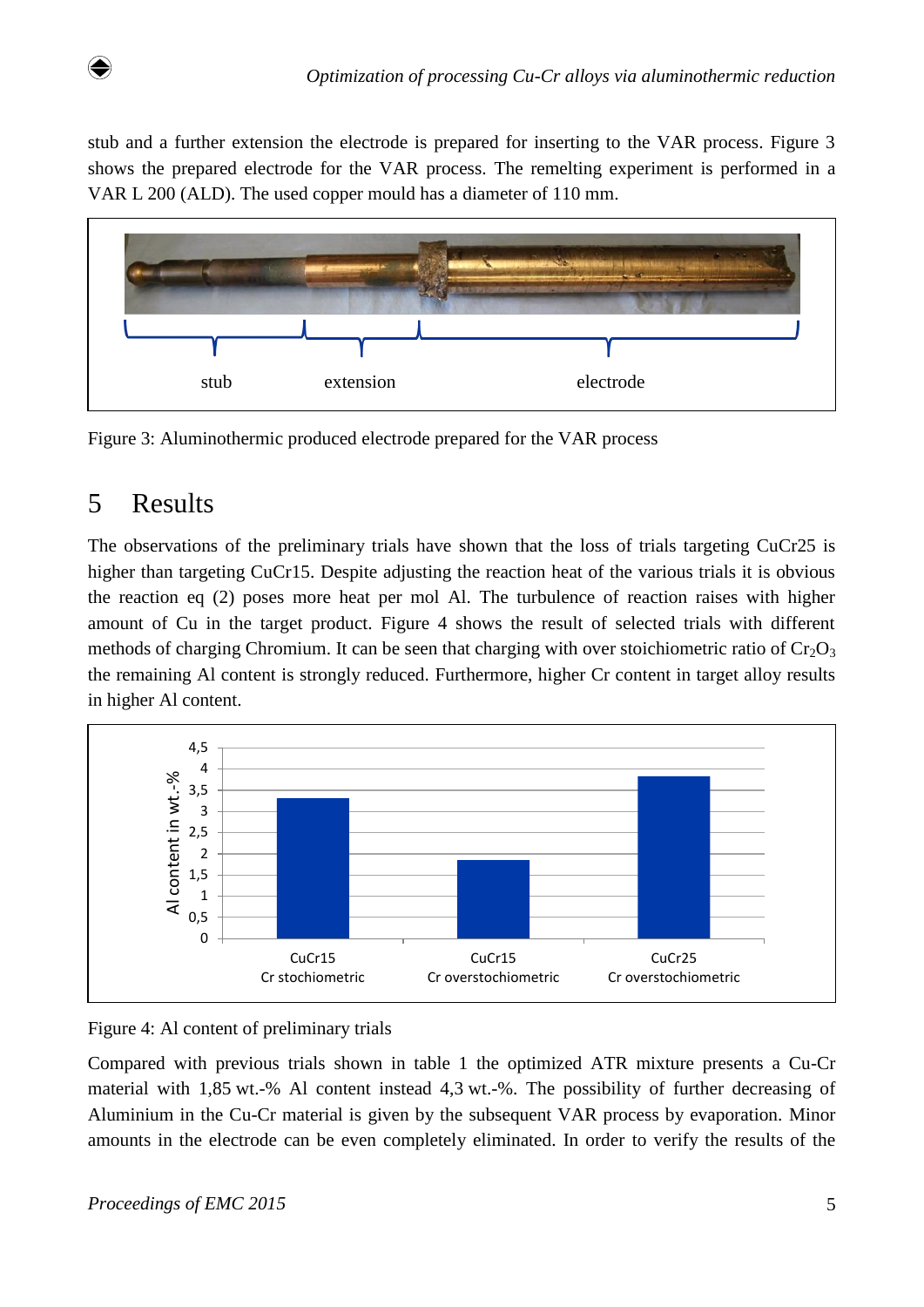

preliminary trials the optimized mixture with over stochiometric  $Cr_2O_3$  and target alloy CuCr15 is performed as up scaled trial with total load of 115 kg. The recovery is significantly higher than in small scale trails as well as the metal yield. Figure 5 shows the result of SEM image with analysed composition of the different phases. It is remarkable that the Cr-rich phase solidifies in dendritic structure. The oxide particles mainly mixed phase of  $Al_2O_3$  and CaO are entrapped between the dendritic arms.



Figure 5: SEM image (left) with XRD results of selected phases (right) of up scaled experiment

Since the results of the preliminary trails and the up scaled were promising the developed mixture is applied for the ATR experiment with in-line casting. The beginning of the reaction, ignition and propagating of reaction was similar to the up scaled experiment without casting. After a few seconds dust came out through the air outlet of the mould confirming the melting of the Al sheet. During the further progress heavy turbulence occurred and a lot of material was spread out through the air outlet. Figure 6 shows the product of the ATR in-line casting experiment with casting gate.



Figure 6: Metal product of ATR in-line casting untreated and prepared for VAR process

It is obvious that the mould was not filled completely with metal due to the heavy metal loss. In order to reduce the turbulence of the experiment regarding the casting period it is recommended to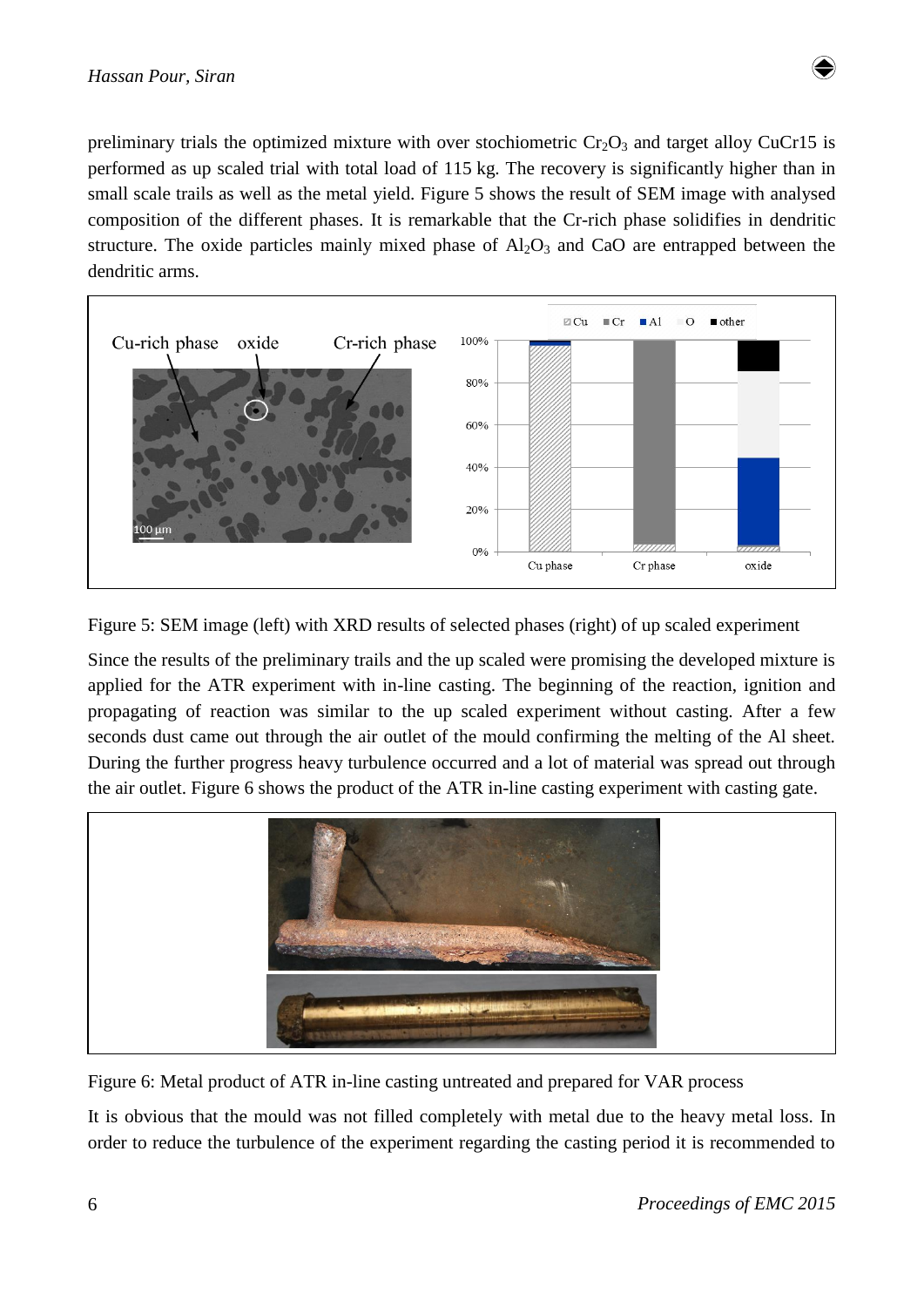examine the thickness of the Aluminium sheet. Figure 7 shows the analysing results of the produced electrode compared to the preliminary trials in small scale. Is it remarkable that the Chromium content within the electrode is higher than the Chromium content in the casting gate. Furthermore, the amount of other elements mainly Aluminium and oxides are decreased significantly at the up scaled experiments compared to the small scale 25 L trial. This proportion varies between 1,3 wt.-% (electrode gate) and 1,1 wt.-% (electrode bottom) and can be removed easily during VAR process by flotation and evaporation.



Figure 7: Analysing results of produced electrode

Figure 7 shows the Aluminium content of the electrode analysed via XRF and EDX. Starting from 4,3 wt.-% at previous trails the electrode obtains 0,35 wt.-% Aluminium and hereby fulfills the initial objective of reducing the remaining Aluminium amount completely.

The product of the subsequent VAR experiment obtains no surface defects and has no shrinkage cavity. The cross section of the ingot shows grey particles that indicate a segregation of the Chromium. The particles occur mainly in the center of the ingot and the amount decreases towards both sides. The segregation happens because of the temperature gradient inside the ingot due to water cooled copper mould. The amount of Cu-Cr alloy was not enough to form a controlled solidification during remelting. Two main parameters have to be adjusted for the next VAR trials, length of electrode and melt rate.



Figure 8: Remelted Cu-Cr alloy